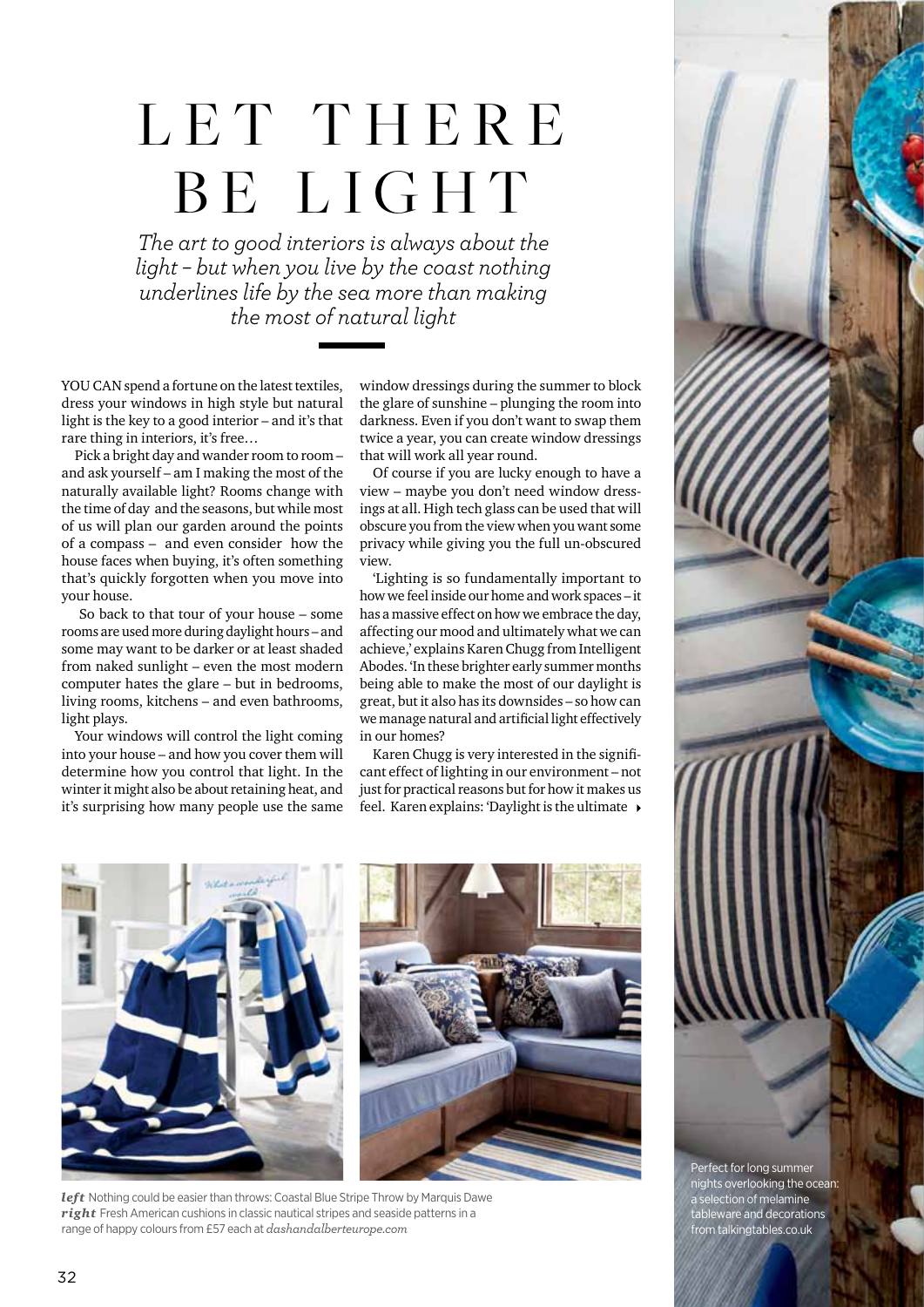

## *Interiors*



Using the classic blues and whites, this dining room from Jonathan Adler creates the perfect coastal look without over doing it. *uk.jonathanadler.com*



The perfect party platters: nautical-themed paper plates from oakroomshop.co.uk